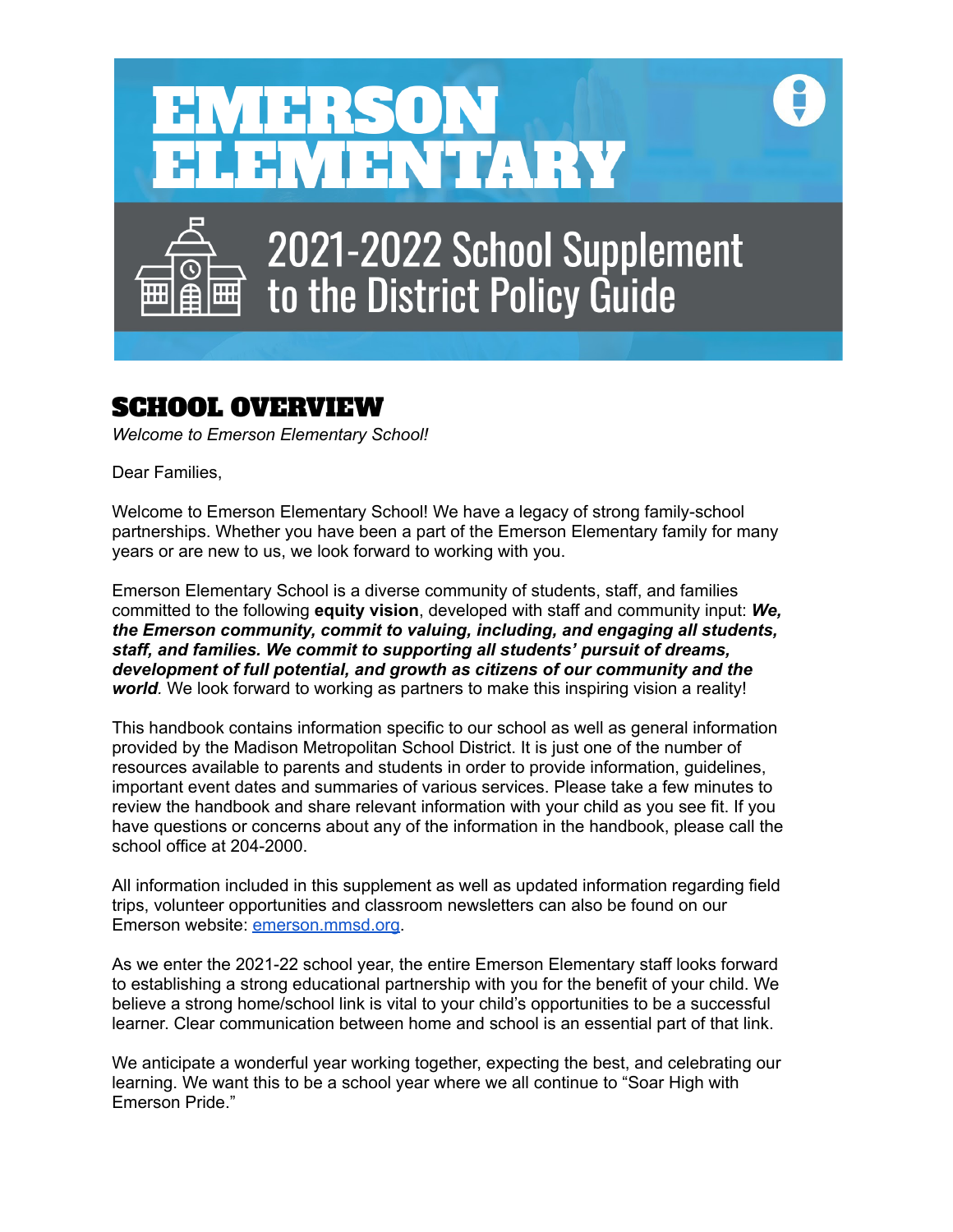#### **Telephone** OFFICE: (608) 204-2000 FAX: (608) 204-0401 ATTENDANCE / SAFE ARRIVAL: (608) 204-2002

#### **Address**

2421 E Johnson St Madison, WI 53704

**Website:** emerson.mmsd.org

**Email:** emerson@madison.k12.wi.us

#### **Hours**

7:35 Breakfast (No supervision prior to 7:35 - please do not send your child before this time) 7:45 Walkers/Drop-off arrive 7:50 School Starts - students in classrooms 2:47 Dismissal (1:15 on Mondays for early release)

# KEY POLICIES AND GUIDELINES

# Attendance & Arrival

**Attendance, including being to school on time, is extremely important in your child's success.** Research demonstrates that students with 94% or better attendance are more likely to succeed in schools than students below 94%. We want all children to be safe and accounted for at all times. Taking the following steps can ensure your child's safety:

- 1. When your child is going to be late or absent from school, please call the school's Attendance number 204-2002 by 9:00 a.m. the day of the absence. A recorded message will ask you to leave your name, your child's name, classroom teacher, and the reason for absence or tardiness. The Attendance Phone Line is available 24 HOURS A DAY.
- 2. If you do not have a phone, please contact the Emerson School Office to let us know a phone number you wish us to call if we need to check on your child.
- 3. To avoid confusion in trying to determine the whereabouts of your child, please call the Attendance Number as soon as you know your child will be absent or tardy.

**Emerson's 24-Hour Attendance Line: 204-2002** Thank you for your cooperation!

# Child Care/After School Programs

The **Safe Haven Program** of MSCR provides after school care at Emerson. Care is provided from immediately after school until 5:30pm. For further information contact the Safe Haven Program at 204-2023.

**MOST** (Madison Area out-of-School Time) connects families with many out of school programs. www.mostmadison.org. **Other after school care providers are** Kindercare (249-3393), Sunny Ridge Kids Child Care Center (244-6098), Play Haven (249-8722), Salvation Army (250-2258) and Goodman Community Center (241-1574). Some providers offer before school care and provide transportation between the center and the school. Parents should contact these programs directly for details.

H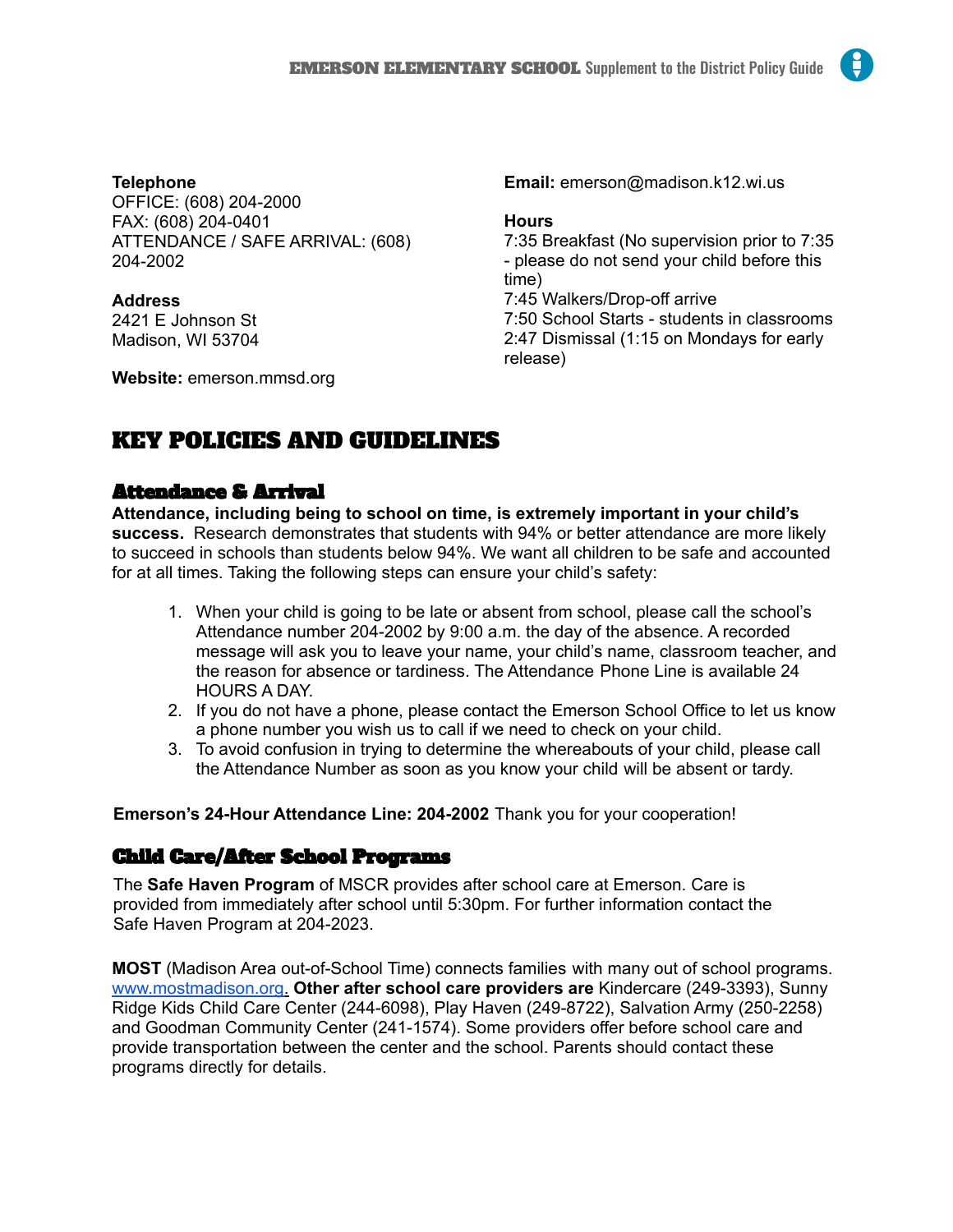Music con Brio has been a proud partner of Emerson for more than a decade. They offer music lessons on string instruments on a sliding scale after school. see https://www.musicconbrio.org/

#### Classroom Placement Procedures

Determining student classroom placement is a complex and lengthy process. In general, we know our students well when making classroom placement decisions. We take many factors into account. These factors include balancing strengths and weaknesses, personality factors, providing a good multicultural mix and a good match with the teacher. We strive for balanced classrooms. Each spring, parents can request to provide information they believe will be helpful in this process. As enrollment numbers change up until school starts, parents will typically be notified of class placement around the end of August. This helps "getting it right the first time" as much as possible. In the past, early communication of class placement was later changed due to enrollment changes.

**In kindergarten**, students will be assigned a *temporary* teacher and classroom to start the year. We will take up to two weeks to learn about students. We will communicate student *permanent* classroom placements to parents by the end of the second week.

# Food & Nutrition

Emerson students have the opportunity to eat breakfast at school before the start of the school day. Breakfast service hours are 7:35–7:48 a.m. each morning.

Students are given a minimum of 20 minutes to eat lunch. Students also have a 30 minute recess. Specific lunch and recess times for each grade level are available in the office and provided by teachers.

#### Communication

**VERY IMPORTANT: Please ensure that your student/family information is accurate in Infinite Campus (IC) for regular and emergency communication purposes. IC is refreshed/updated every night.**

- School staff use IC to call families
- Typically, the principal will send a monthly family update through School Messenger, which draws from IC.
- Teachers may send classroom updates through school messenger.
- MMSD communications are sent through School Messenger.

# Picking up your child during the school day

To ensure the safety of your child, please send a note in advance to your child's teacher or the office. We require parents to come into our office and sign out the student. We will call the classroom to have the student sent down to the office to meet the parents. Please remember anyone picking up a student other than the primary parent listed in Infinite Campus must present a photo ID and the office must be given written or verbal authorization from the parent for that person to pick up the child. Once school is in session, no non-school staff (including parents) will be allowed to go to a classroom unaccompanied and pick up a child.

H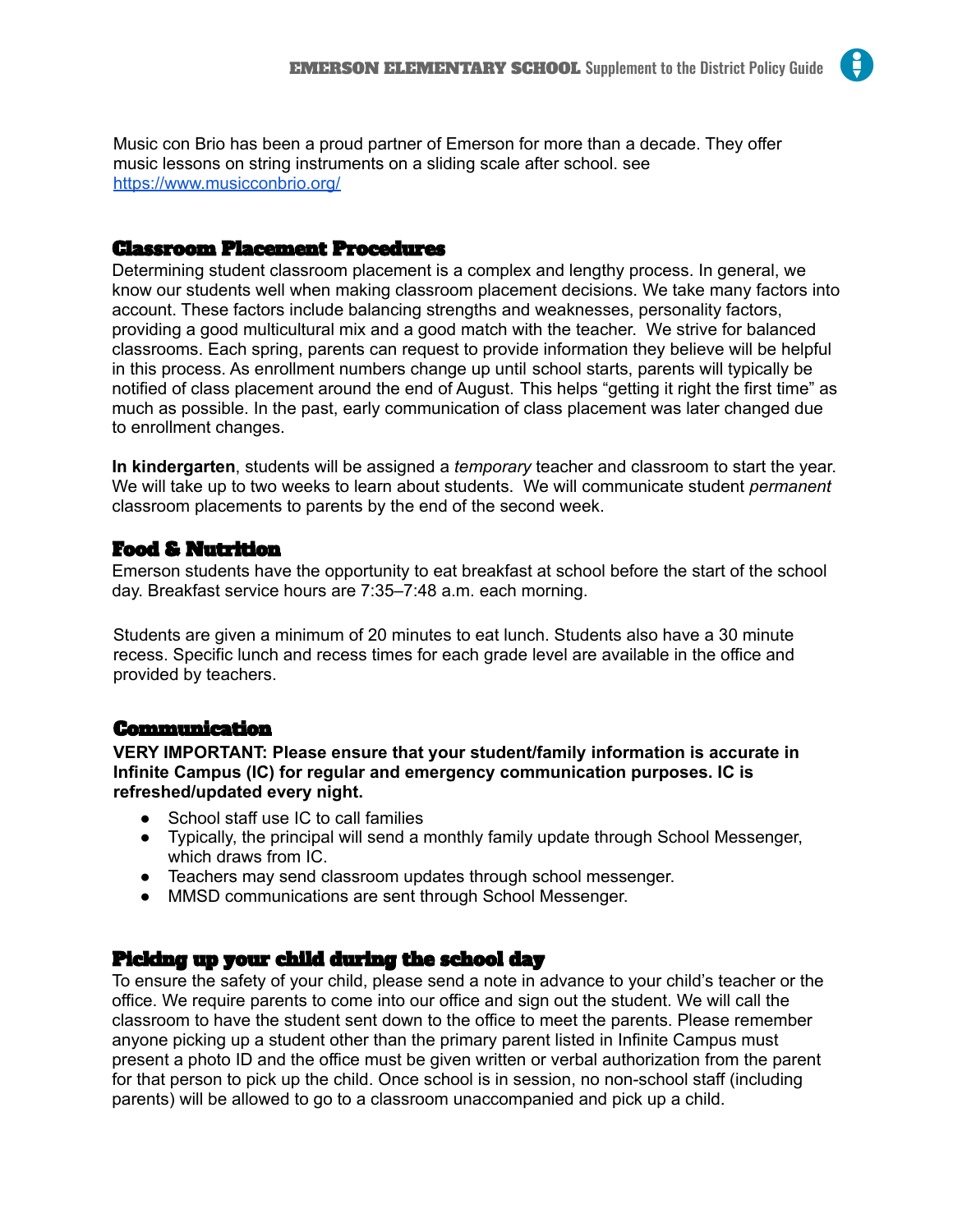# Problem-Solving Process for Concerns

**General concerns**. If you have a classroom concern, **please first talk to the relevant teacher**. In general, it helps to work together to understand the underlying issue. Often it helps to presume positive intentions and start by discussing the facts before attempting to identify or solve the problem. If your concern is not sufficiently resolved, please contact the principal. For school-wide concerns, please contact the principal.

**Academic or social-emotional concerns**. Similarly, if you have academic, social-emotional, or behavior concerns about your child, please first contact your child's teacher. If there is a pattern of concern, you or your teacher can request a consultation with Emerson's SSIT or Student Support & Intervention Team for possible next steps.

# School Start/Dismissal: Safety, Traffic, Pick-up & Drop-off

**For safety precautions, all adults should check-in the office first**. In nearly all cases, students enter the school by themselves. Staff will help students get to class or to the office. Please do not go directly to classrooms.

Yes, traffic patterns are less than ideal. Please keep safety first and make the best of it! A student was killed at another school because he ran into the road to get into a car at dismissal. Please make safety our top priority!

- Option 1 Drop-off/pick-up location: 7th street, school side
- Option 2: Dayton street circle (see map below)
- Option 3: Park on side street and walk student to/from Emerson
- Note: students enter through Door 3 in the morning. After the tardy bell, they enter through the main entrance (Door 3A).

| Dο                                                                                                                                                                                                                           | Do not                                                                                                                                                                                                                                                                                                                                                         |
|------------------------------------------------------------------------------------------------------------------------------------------------------------------------------------------------------------------------------|----------------------------------------------------------------------------------------------------------------------------------------------------------------------------------------------------------------------------------------------------------------------------------------------------------------------------------------------------------------|
| wait patiently<br>be a role model<br>stay in your car until you help your<br>child get into the car<br>park legally<br>students enter/exit car from the<br>sidewalk side<br>students only cross the road in the<br>crosswalk | leave your vehicle unattended. You can get a<br>ticket<br>idle or run your car while parking for more than<br>$\bullet$<br>5 minutes. This violates city ordinance and<br>pollutes the air<br>park on E. Johnson St. (Buses only)<br>double park or park on the non parking side of<br>$\bullet$<br>7th street<br>students enter car in the middle of the road |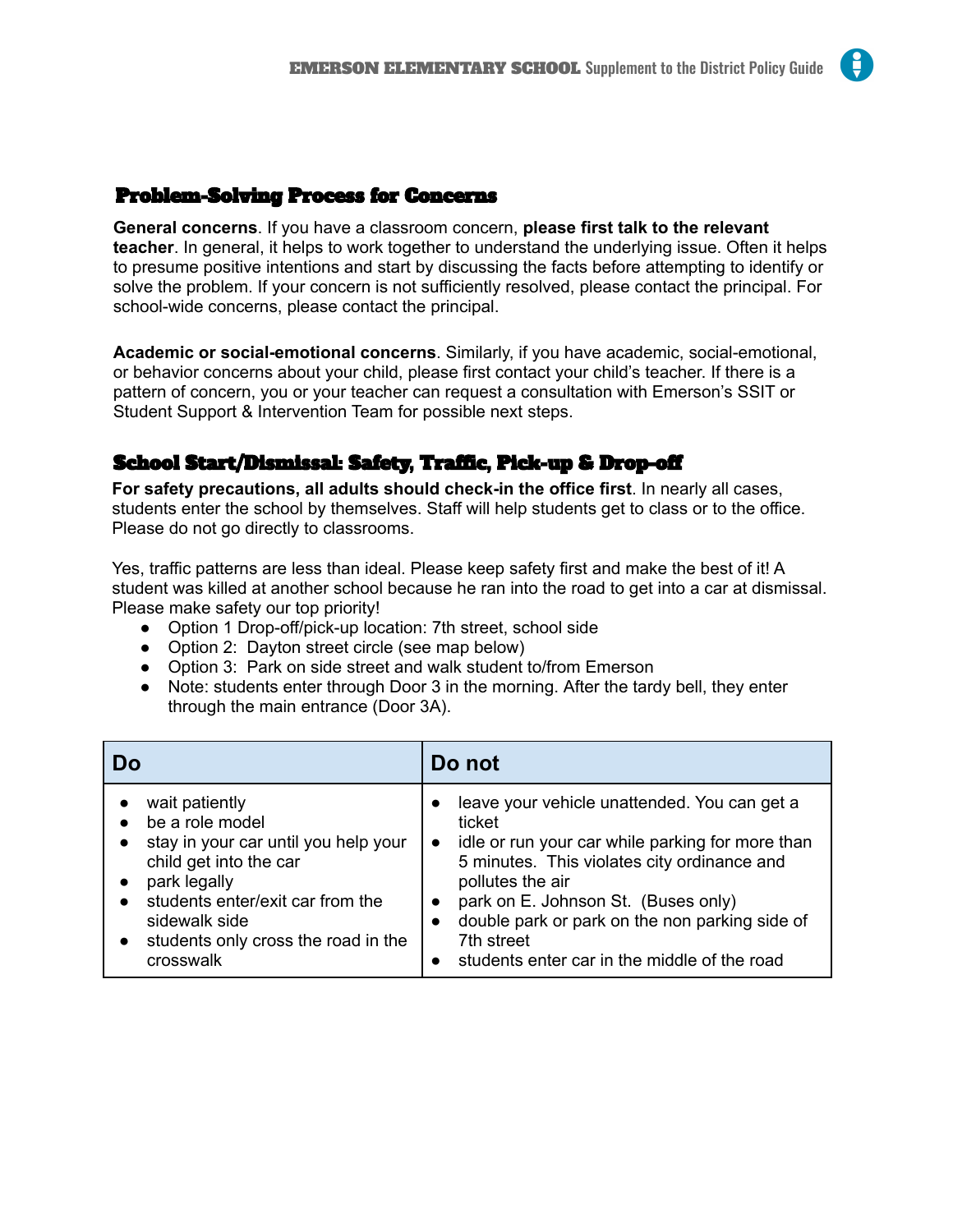

## Riding Bikes

If your child is at least ten (10) years old and wishes to ride a bicycle to school, please request a permission slip from the office. Students are encouraged to wear helmets and must lock their bikes in the rack on school grounds. Bicycles are permitted for the purpose of transportation to and from school only and are not to be ridden during school hours. Please take the time to check your child's bike to be sure it is in good condition and to review bicycle safety rules with your child. Students are expected to walk their bikes once on school grounds for the safety of other students. Permission slips are available in the school office and must be returned to the office before a child may ride to school. Thank you for making bicycle safety a priority!

Roller skates, roller blades, skateboards and scooters are not permitted on school grounds during the school day.

## Transportation

Badger Bus will provide transportation service to students living more than 1.5 miles from the school or who are on a hazardous route. Students riding the bus are expected to follow all rules including safety, respect and behavior while going to and from the bus stop as well as on the bus. Badger Bus staff may be reached at 298-5471.

Bus route information is located on our school website: <https://emerson.madison.k12.wi.us/>